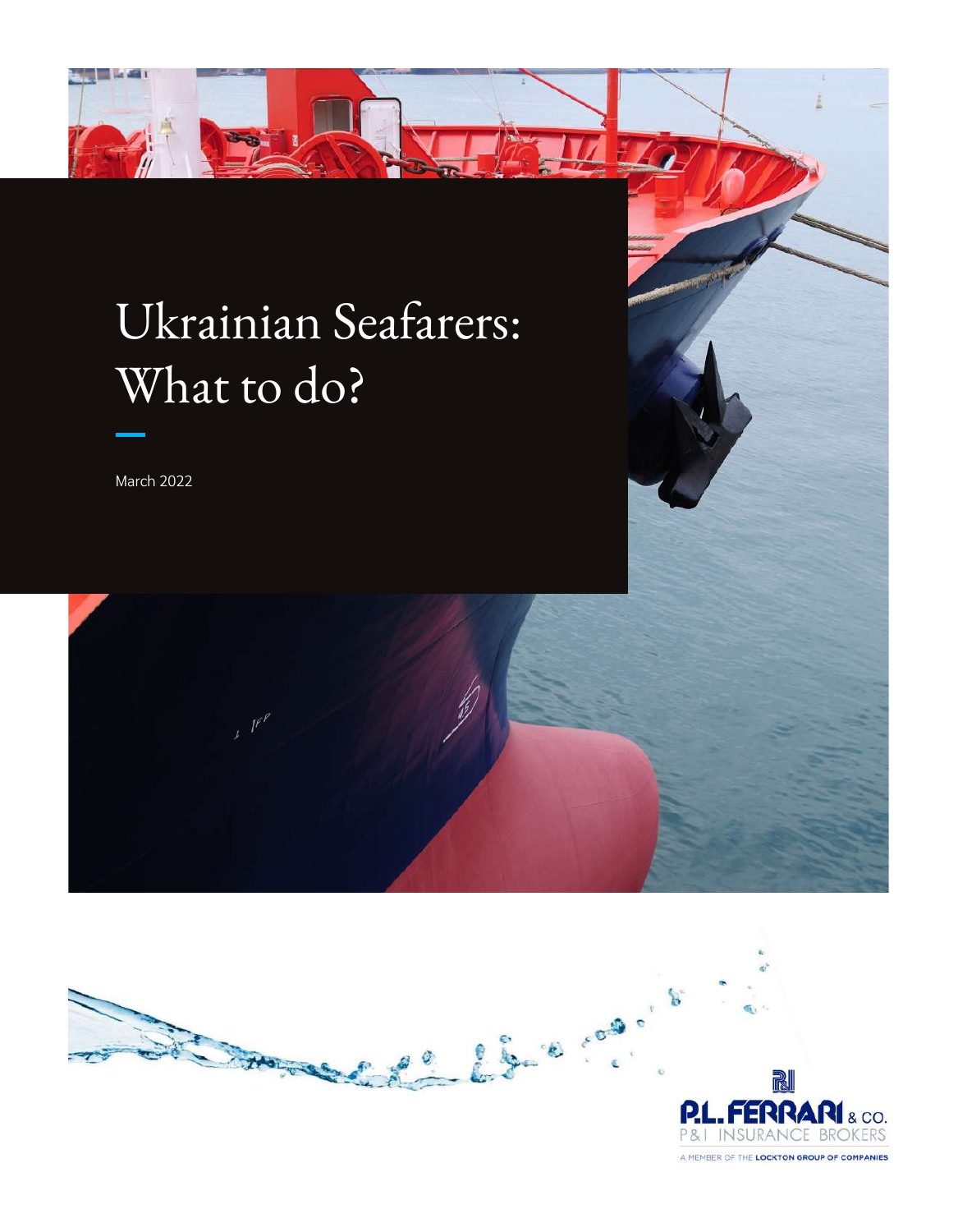

The ongoing crisis in Ukraine is a disturbing reminder of how interconnected and volatile the modern world truly is. As most countries inch ever closer to returning to normal from the two-year battle with Covid, this resurgent conflict rages on in Ukraine with global implications. As with most tumultuous events around the world, this crisis has brought new challenges and hurdles to the maritime industry. As reported by BIMCO and ICS in the 2021 version of the Seafarer Workforce Report, 4% of the 1.89 million seafarers worldwide are Ukrainian. In this newsletter we address some of the many questions being posed by vessel owners/operators regarding the repatriation of these crew members and the applicable coverages.

To start, it is important to understand what the typical responsibilities of a vessel owner/operator are for the repatriation of their crew. For this, one must first look to the crew contract and any applicable collective bargaining agreements, which will differ by company and country. Additionally, the Maritime Labour Convention also states in Guideline B2.5.1 paragraph 6 that:

"Each Member should require that shipowners take responsibility for repatriation arrangements by appropriate and expeditious means. The normal mode of transport should be by air. The Member should prescribe the destinations to which seafarers may be repatriated. The destinations should include the countries with which seafarers may be deemed to have a substantial connection including:

- (a) the place at which the seafarer agreed to enter into the engagement;
- (b) the place stipulated by collective agreement;
- (c) the seafarer's country of residence; or
- (d) such other place as may be mutually agreed at the time of engagement."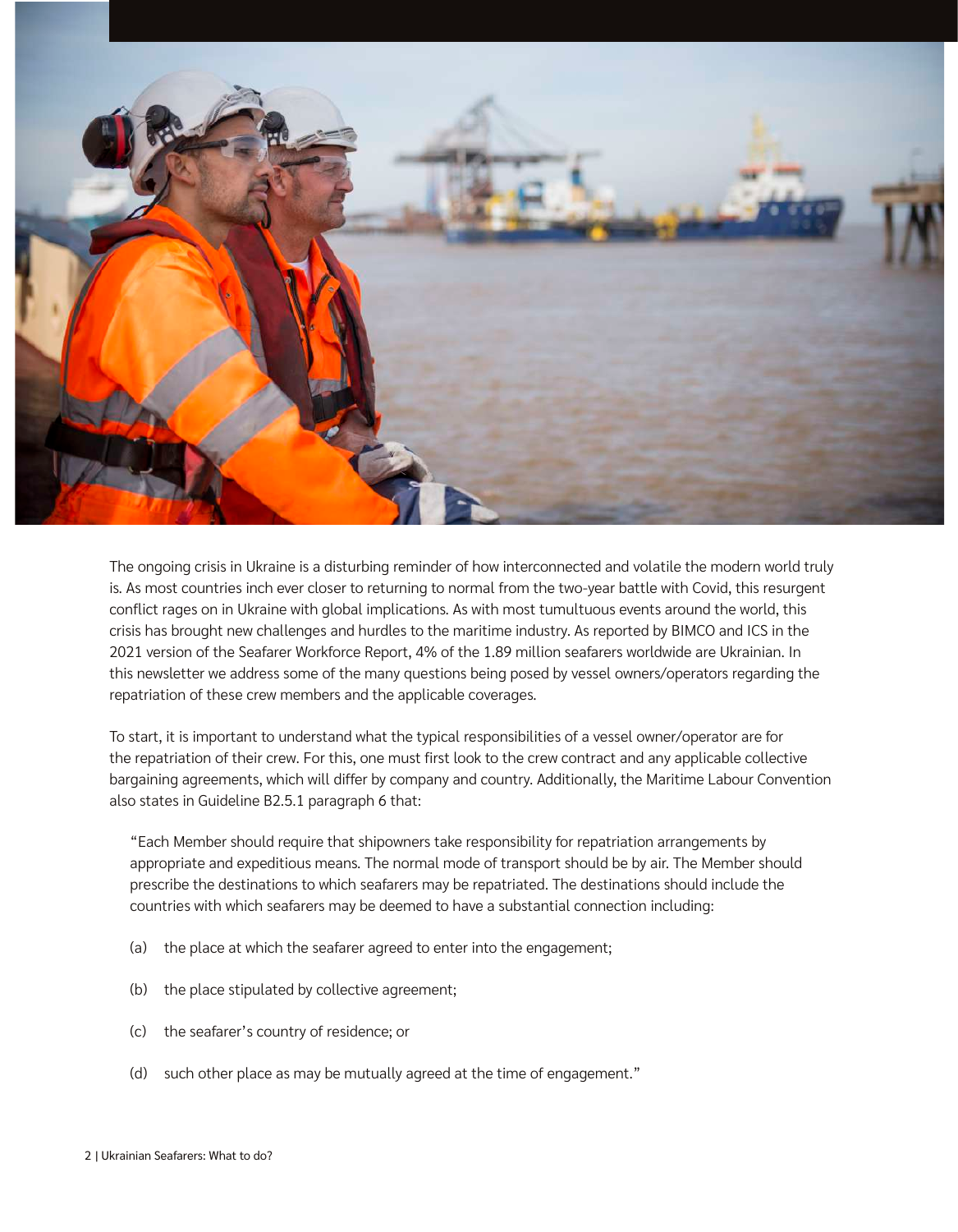In view of this, it is important to take into consideration the most recent statement from the ITF-affiliated Marine Transport Workers Trade Union of Ukraine (MTWTU), which can also be found [here](https://mtwtu.org.ua/en/news/mtwtus-official-statement-on-crew-change-of-ukrainian-seafarers) on their website:

At the moment, air connection between Ukraine and any other country of the world has been suspended, depriving our seafarers of an opportunity to be repatriated straight to Ukraine and get back to their families in such grave time to render their support and defense.

In given circumstances, below are the MTWTU's comments towards the crew change crisis that is deploying now:

- Those seafarers whose maximum duration of contracts has expired and who were or are supposed to be repatriated — it is recommended to remain on board for as long as it becomes possible and safe to return. Companies are advised to prolong Seafarers' Employment Agreements as appropriate.
- For those seafarers willing to return home upon expiry of their employment contracts/terminating their employment, flight tickets to neighboring friendly countries of Ukraine (main airports — Chisinau, Moldova and Warsaw, Poland; Hungary, Slovakia, Romania) shall be purchased by the Company, as well as amounts to cover costs of transportation to Ukrainian land border/ checkpoints shall be reimbursed. In this case the Companies are advised to settle the seafarers' wage balance in cash, upon their request, prior to disembarkation from the vessel.

Wishing for a peaceful sky above for all of us.

Sincerely yours,

MTWTU Chairman Oleg Grygoriuk *Posted on Feb 26, 2022, 11:40:31 AM*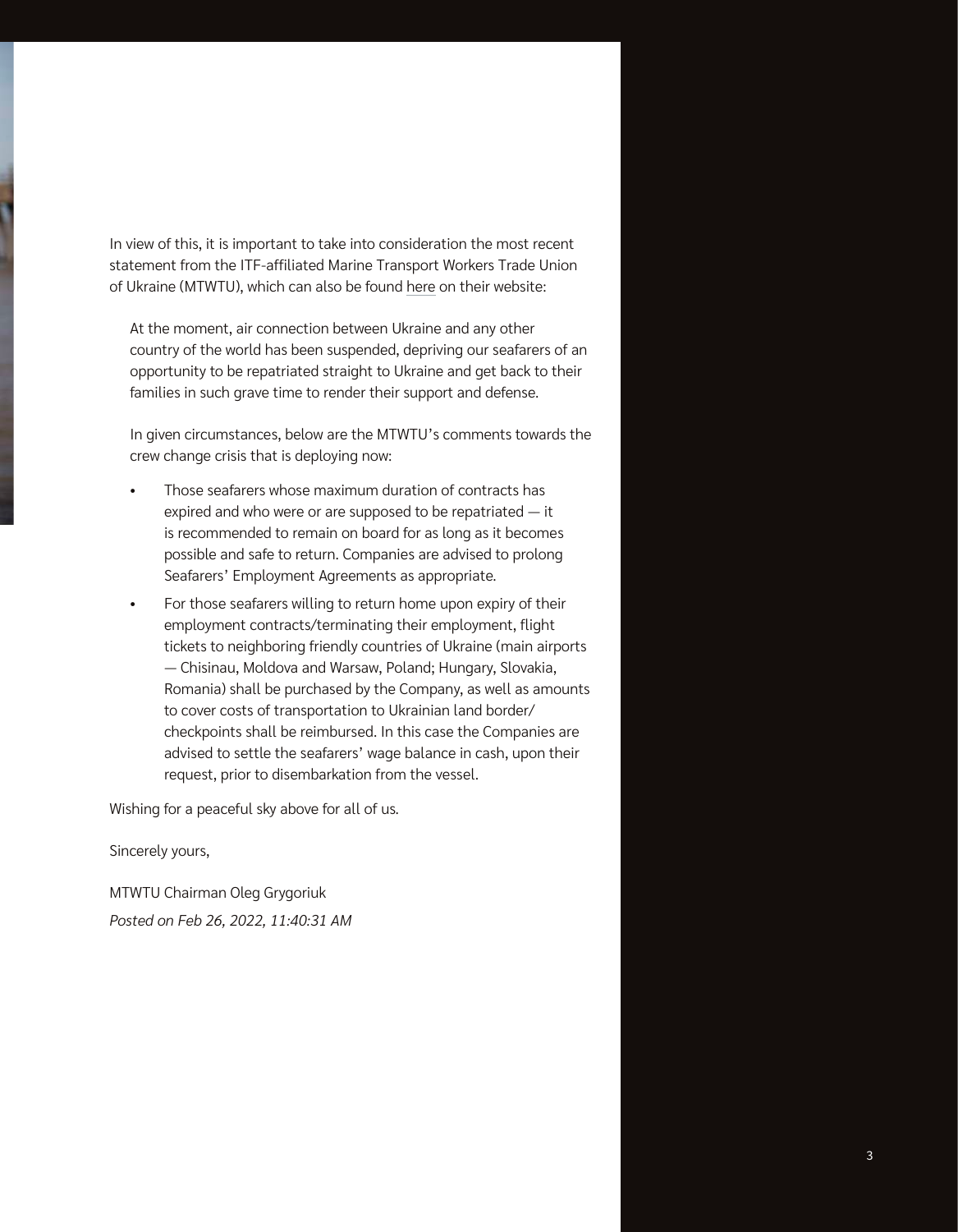

Once a vessel owner/operator has reviewed everything and taken into consideration the feasibility of repatriating the Ukrainian seafarer at that point in time, it is reasonable to assume that one of four different scenarios could occur with a seafarer coming to the end of their contract or, for certain scenarios below, ending their contract early. Below we outline these scenarios and provide our thoughts on the applicable coverage. Please note that prior to proceeding/relying on the below we recommend insureds to seek their own legal counsel, review their policies' terms and conditions, and confer with your insurance broker:

- **1) The seafarer is happy to remain on board and the vessel owner agrees to same, thereby extending their contract accordingly.** It is understood that the MLC has an 11-month max contract limit (there may be extraordinary circumstances that allow for an extension beyond this).
	- a. Coverage implication: Cover as a crew member would continue unprejudiced via P&I and War P&I. Any additional wages, stores, etc. associated with the seafarer remaining onboard would be considered an operational expense and not covered.
- **2) The seafarer is happy to remain onboard and the vessel owner agrees to same but the contract is not extended for whatever reason.**
	- a. Coverage implication: Cover as a supernumerary/nonseafarer onboard would not be prejudiced and would respond in the event of injury/illness/death via P&I or War P&I depending on the circumstance. Some Clubs may require a Letter of Indemnity and/or a declaration to be made for supernumeraries to be on board. We recommend that you contact your broker to be sure of the position.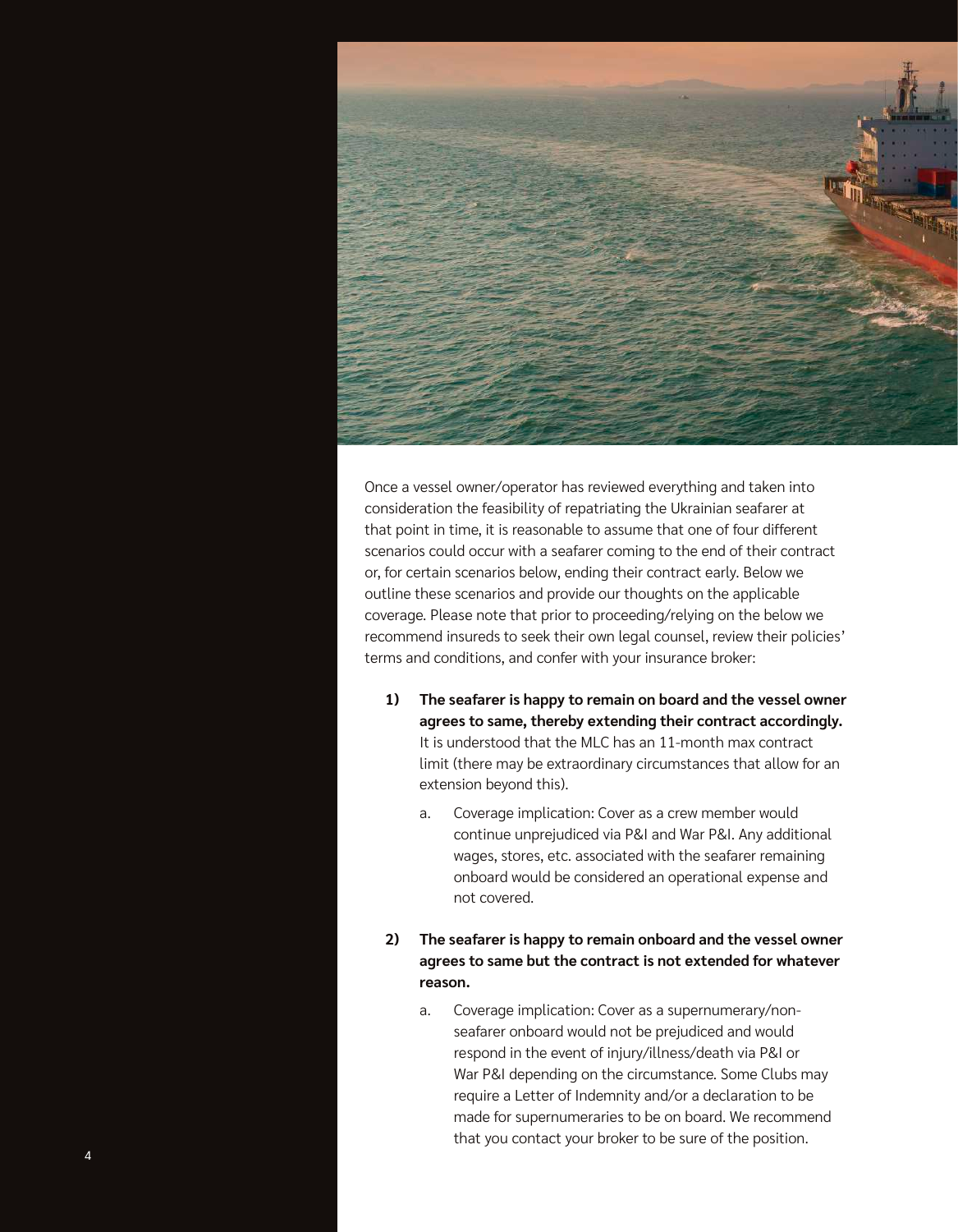

- **3) The seafarer does not want to remain on board.** The recommendation we have discussed with various insurers would be to reach an agreement with the seafarer as to a mutually agreed repatriation location and, ideally, obtain an amendment/waiver to the employment contract from him/her agreeing that the owner is not responsible for anything that happens upon arrival at the agreed location. On the next page we have outlined a wording in blue from one of the P&I Clubs via the International Group (IG) Personnel Sub-Committee that has been suggested for the amendment/waiver when repatriating Ukranian crew members due to early termination of the contract or at the end of their contract.
	- a. Cover implication: Cover as a crew member would continue unprejudiced for the duration of the repatriation to the mutually agreed location via P&I and War P&I. Repatriation expenses and any additional increased expenses (delay, room & board, meals, etc.) due to the circumstances would be considered by insurers as an operational expense and not covered. This is due to the fact that there is no triggered event whereby the P&I or War P&I would respond and cover the repatriation expenses.
	- b. If the seafarer was injured/killed during the repatriation to the mutually agreed location, we believe that cover would respond either via the P&I (non-war event) or War P&I (war event).
	- c. If the seafarer was injured/ill/casualty while on the vessel and needed to be repatriated under the terms and conditions of the policy, then the additional increased costs to repatriate the seafarer would be covered via P&I or War P&I due to the triggered event.
- **4) The seafarer does not want to remain onboard but will not agree with the vessel owner/operator to a mutually agreed location and/or an amendment/waiver to the employment contract.** Our recommendation would be to document the fact that this was attempted and proceed in repatriating the crew member as noted in the above MTWTU's comments.
	- a. Cover implications: Cover as a crew member would continue unprejudiced for the duration of the repatriation to the land border of Ukraine via P&I or War P&I. This approach may not protect the vessel owner/operator against all future liabilities but could possibly satisfy their duties under the employment contract/MLC.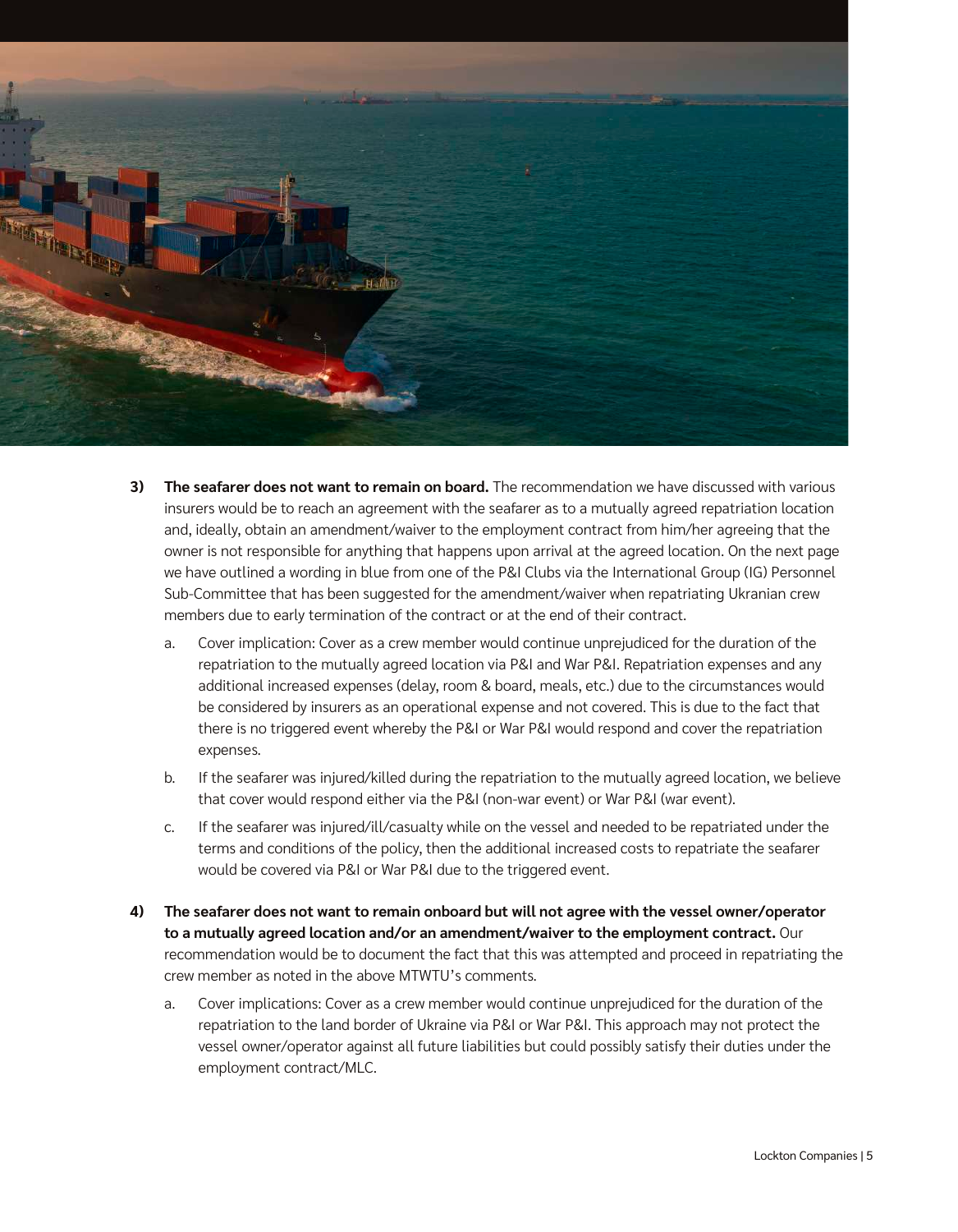Many Members will have Ukrainian personnel on board vessels at the end of their contracts awaiting repatriation and/or wishing to terminate their contract early in order to return to Ukraine. Given the difficulties and, currently, potential impossibility of repatriating crew to a home port in Ukraine due to the invasion by Russia, many Ukrainian seafarers have been requesting termination of their employment contract and to be repatriated to alternative destinations. In the circumstances, the International Group (IG) Personnel Sub-Committee have drafted the below Contract Addendum to assist:

#### **QUOTE**

Addendum to the contract of employment dated: XXXXX (hereinafter referred to as "SEA").

This addendum is agreed between (name and rank of the seafarer), hereinafter referred to as "seafarer", and (name of the employer which could be shipowner direct or its agents to be clarified appropriately as referred in original employment contract), hereinafter referred to as "employer".

According to the terms of SEA, the seafarer's term of employment on board (insert name of the vessel) completes on………. or is due to be completed on …….. (insert date of completion of contract together with usual +/ tolerance period). The agreed place of repatriation in SEA is …..(insert name of place of repatriation in SEA).

The seafarer wishes to terminate the SEA before the termination date and after due consideration of the present exceptional circumstances the employer agrees to this request. Repatriation to the original place of engagement is no longer practical or is unsafe. The alternative place of repatriation is now agreed to be……… (insert new location for repatriation).

The seafarer undertakes that s/he shall comply with all applicable laws including but not limited to any entry or visa requirements imposed on her/him at the alternative place of repatriation. In the event that repatriation to the alternative place becomes impractical or unsafe after the nomination by the seafarer but prior to commencement of the repatriation journey, the seafarer and the employer agree to consider alternative viable places of repatriation.

The seafarer and the employer agree that early repatriation to such agreed alternative place of repatriation shall be deemed as due performance of the employer's obligation to repatriate the seafarer and the employer will be released from any and all further obligations towards the seafarer under the contract of employment including any obligations imposed under the applicable CBA and/or the Maritime Labour Convention and/or applicable laws other than those which have accrued to the date of repatriation and not yet been discharged.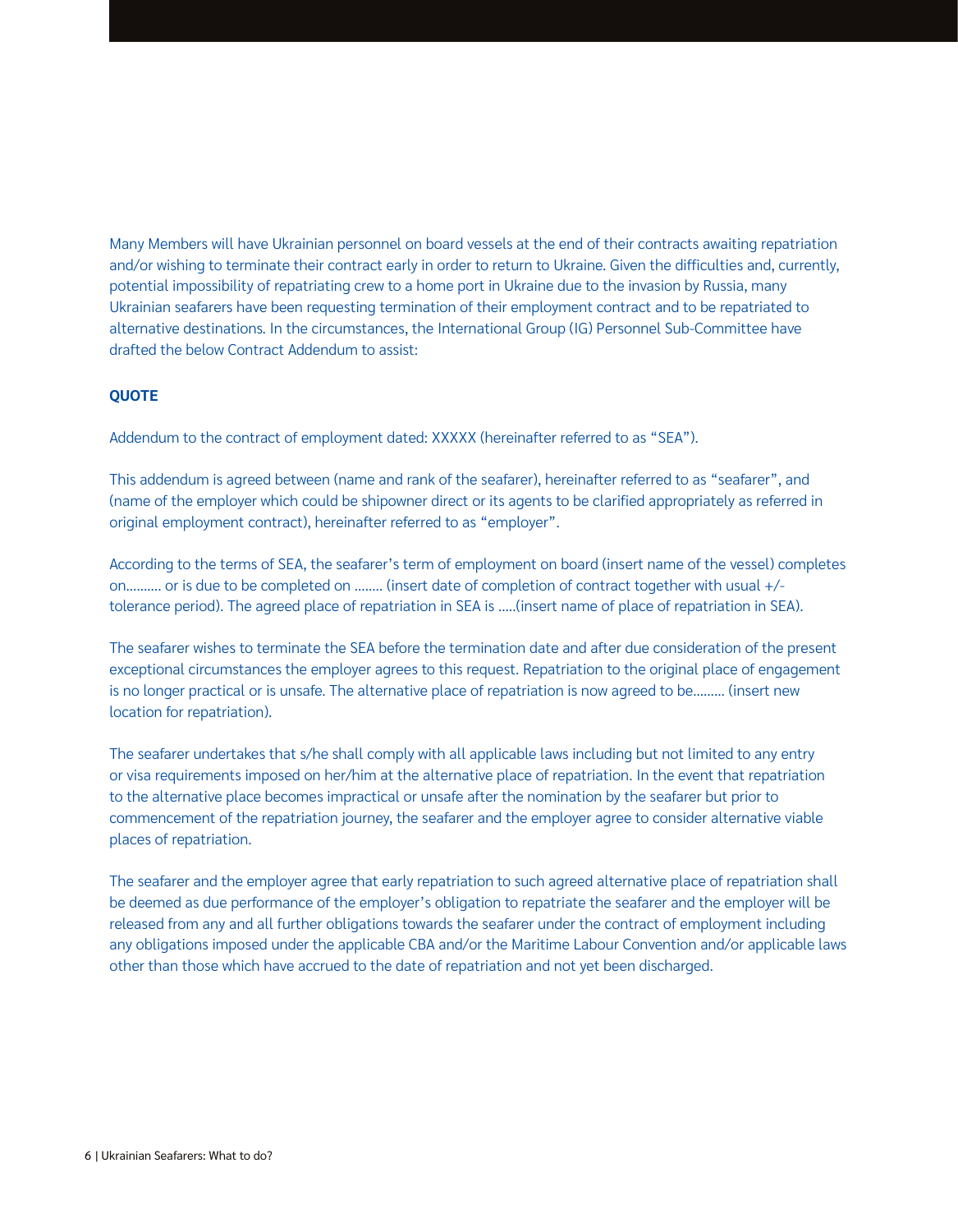### AUTHOR(S)

#### **UNQUOTE**

Whilst the above is a suggested possible wording, the effectiveness of this or any wording used is dependent upon the particular clauses of a contract and the law governing it. In the circumstances, Members should seek independent legal advice before proceeding with/relying upon any addendum and/or waiver. Members should also investigate the position with their War Risk Underwriters as standard P&I cover excludes sickness, injury or death arising out of war, whether directly or indirectly.

The IG Personnel Sub Committee wish to make it clear that the above does not constitute an IG approved wording but is merely to facilitate uniformity of approach and assistance to Ukrainian seafarers and Members at a time of great upheaval when time is of the essence.

As this crisis continues to unfold, there will certainly be new challenges that unfold for vessel owners/operators and seafarers across the world. Our team of global marine experts remain ready to assist wherever needed so please do not hesitate to reach out to your local Lockton/P.L. Ferrari representative.



Jake Byrne Vice President jbyrne@lockton.com



Jana Byron Vice President jbyron@lockton.com